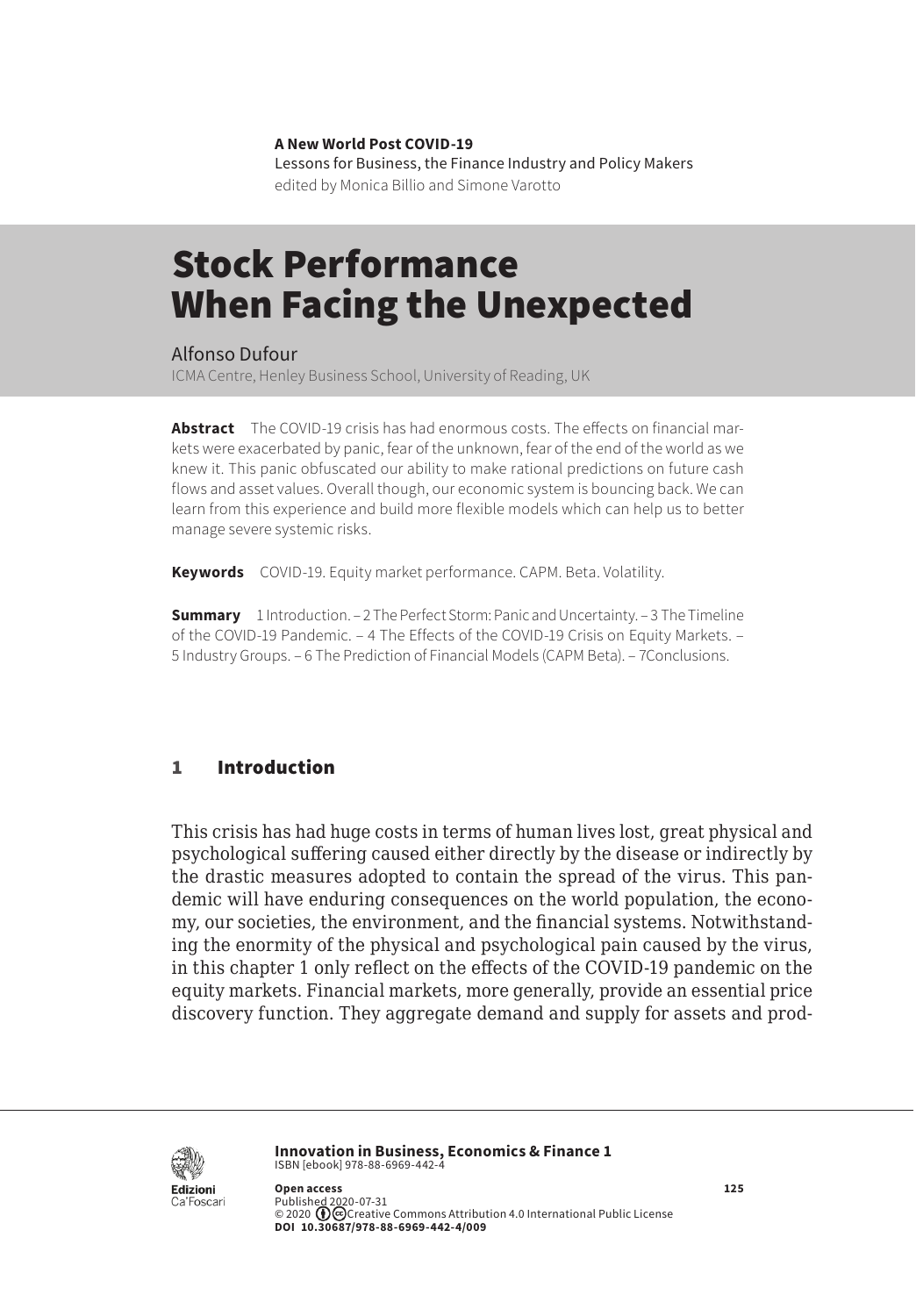<span id="page-1-0"></span>ucts and help us discover the value of these assets and products so that we can properly allocate resources to particular projects, sectors/industries and enterprises.

## 2 The Perfect Storm: Panic and Uncertainty

To assess the level of panic in the equity markets due to the COV-ID-19 pandemic we can refer to two major volatility indices: the VIX (CBOE Volatilty Index) in the US and the Vstoxx (Euro Stoxx 50 Volatility Index) in Europe. These are the indices for the level of volatility implied from option contracts on major equity indices, the S&P 500 and the Euro Stoxx 50 in the US and Europe, respectively. The VIX and the Vstoxx are often referred to as fear gauges capturing the level of uncertainty in financial markets. Over the last 20 years, these indices had two major peaks which reflect episodes of extremely high levels of uncertainty in the financial markets. The first peak was in October 2008 during the credit crisis, and the second was in March 2020 when the Western world went into lockdown.

In mid-March 2020, the announcement of drastic restrictive measures by US authorities precipitated the crisis. Market participants realised that the COVID-19 pandemic was not going to be confined to Asia. It had already started showing the first signs of potentially devastating effects on Western economies and the lockdown increased the likelihood of the most catastrophic scenarios. As the graphs in figure 1 show, the US markets became even more fearful of the effects of the pandemic on equity values than what they were at the time of the credit crisis **[fig. 1]**. Perhaps this is because the pandemic severely affected New York, the main US financial centre. In Europe instead, financial markets reflected a relatively greater level of uncertainty during the financial crises. The pandemic created havoc in Italy and Spain sparing, at first, Europe's main financial centres such as London, Frankfurt, and Paris. With so much fear and uncertainty markets do not function well in discovering asset prices.

# 3 The Timeline of the COVID-19 Pandemic

So, how and when did it all begin? A new mysterious virus was first reported by Chinese authorities to the World Health Organisation (WHO) on December 31, 2019, although now scientists believe the virus was already circulating in China since November 2019. Despite the drastic containment measures taken by the Chinese authorities to try to limit the contagion, unfortunately the virus spread to other countries in South East Asia. The virus was showing unexpected strength and high infection rates which could yield high mortality rates. By the end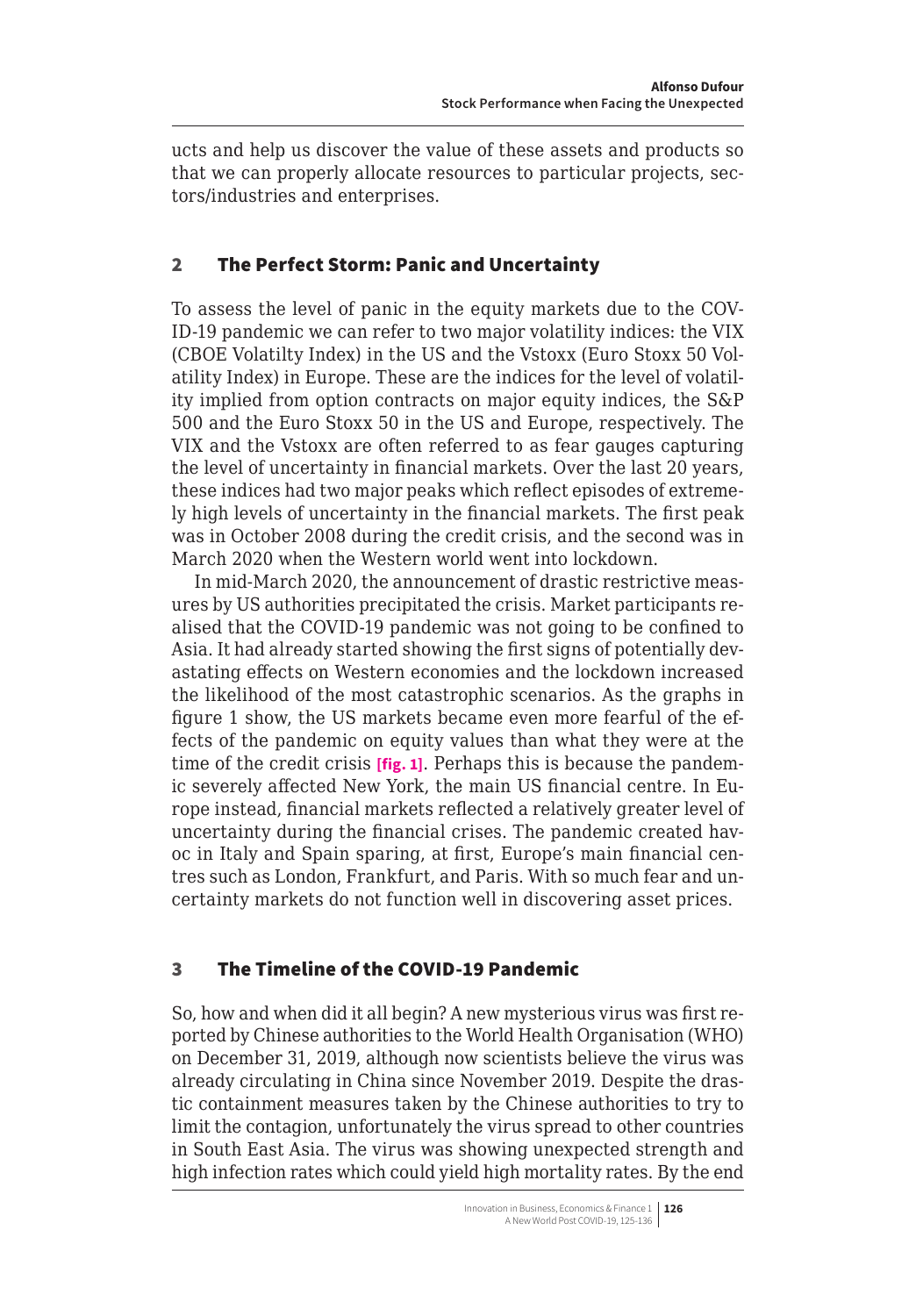**Alfonso Dufour Stock Performance when Facing the Unexpected**





**Figure 1** The volatility indices. This figure presents the time series for the daily values of the VIX and the VSTOXX indices from 29 May 2000 to 30 May 2020. The data were downloaded from the Thompson Reuters Eikon platform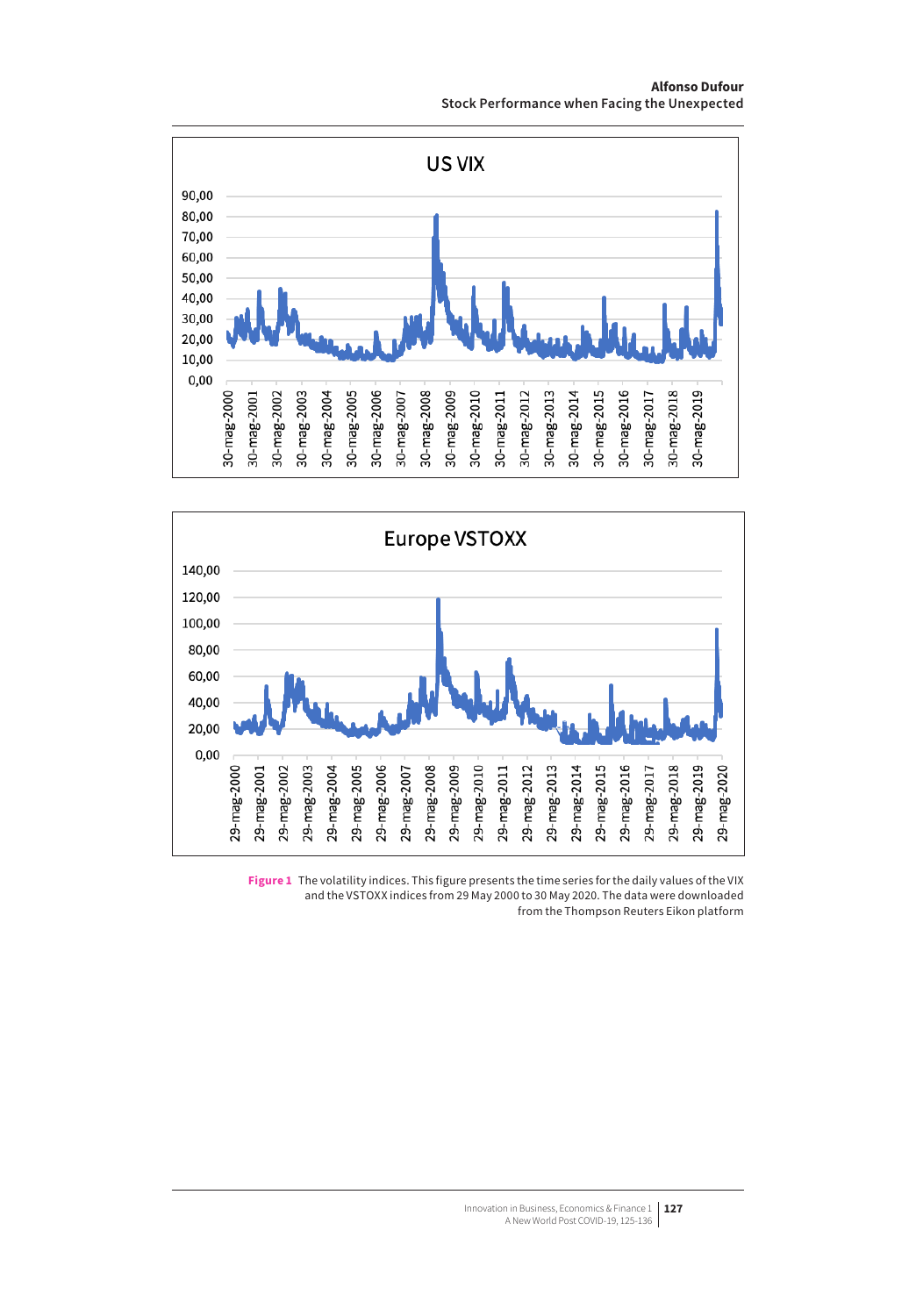<span id="page-3-0"></span>of January, the virus had spread to 18 countries outside China. On January 30, 2020, the WHO officially declared the status of International Health Emergency. This declaration triggered a series of health procedures and travel restrictions across the world. On February 11, 2020, the WHO named the new coronavirus as COVID-19. On March 11, 2020, the WHO declared the outbreak of a global pandemic.<sup>1</sup>

The first western country to enter into a national lockdown was Italy on March 10, 2020. On March 13, 2020, President Trump declared a national emergency initiating a series of government response procedures.<sup>2</sup> In the following days, a number of other European countries adopted restrictive measures and on March 23, 2020 the UK also entered into a national lockdown.<sup>3</sup> In the US, the first "stay at home" order was issued by California on March 19, 2020.<sup>4</sup> Although a US-wide lockdown was never implemented, most states adopted restrictive measures.<sup>5</sup>

## 4 The Effects of the COVID-19 Crisis on Equity Markets

The Italian, UK and US stock markets started a rapid decline on February 20, 2020 when the new virus was rapidly spreading across Europe and the US **[fig. 2]**. The Italian equity market suffered the steepest fall and reached the lowest level on March 12, 2020 **[fig. 3]**. In less than a month, the Italian equity market fell by more than 41%. It took a bit longer for the US and the UK markets to reach their lowest level. This came on the March 23 when the FTSE 100 Index closed down by almost 200 points for the day.

<sup>1</sup> The timeline of the pandemic is based on a report by the World Health Organisation detailing its response to the COVID-19 crisis. The report is available at [https://](https://www.who.int/news-room/detail/29-06-2020-covidtimeline) [www.who.int/news-room/detail/29-06-2020-covidtimeline](https://www.who.int/news-room/detail/29-06-2020-covidtimeline).

<sup>2</sup> See for example, [https://edition.cnn.com/2020/03/13/politics/states-coro](https://edition.cnn.com/2020/03/13/politics/states-coronavirus-fema/index.html)[navirus-fema/index.html](https://edition.cnn.com/2020/03/13/politics/states-coronavirus-fema/index.html).

<sup>3</sup> On March 9, 2020, the Italian prime minister Giuseppe Conte signed a decree for the implementation of a national lockdown starting from March 10, 2020. Detailed information on the measures implemented by governments in response to the pandemic is provided by Oxford University's COVID-19 Government Response Tracker, which is available at <https://www.bsg.ox.ac.uk/covidtracker>.

<sup>4</sup> See the Executive Order N-33-20 issued by California at [https://www.gov.ca.gov/](https://www.gov.ca.gov/wp-content/uploads/2020/03/3.19.20-attested-EO-N-33-20-COVID-19-HEALTH-ORDER.pdf) [wp-content/uploads/2020/03/3.19.20-attested-EO-N-33-20-COVID-19-HEALTH-OR-](https://www.gov.ca.gov/wp-content/uploads/2020/03/3.19.20-attested-EO-N-33-20-COVID-19-HEALTH-ORDER.pdf)[DER.pdf](https://www.gov.ca.gov/wp-content/uploads/2020/03/3.19.20-attested-EO-N-33-20-COVID-19-HEALTH-ORDER.pdf).

<sup>5</sup> A list of the states implementing 'stay at home' orders is available at [https://www.](https://www.nbcnews.com/health/health-news/here-are-stay-home-orders-across-country-n1168736) [nbcnews.com/health/health-news/here-are-stay-home-orders-across-country](https://www.nbcnews.com/health/health-news/here-are-stay-home-orders-across-country-n1168736)[n1168736](https://www.nbcnews.com/health/health-news/here-are-stay-home-orders-across-country-n1168736).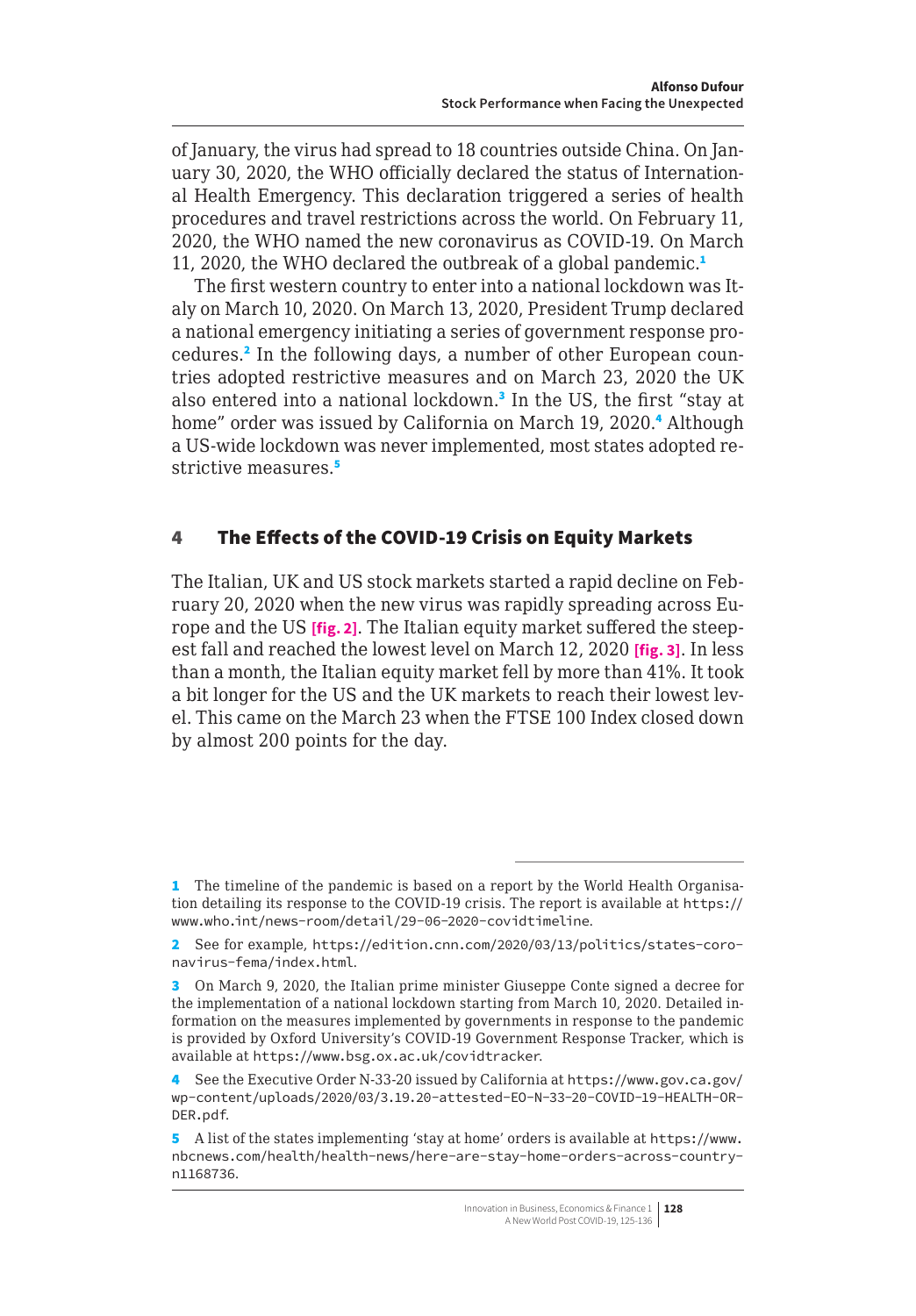<span id="page-4-0"></span>

**Figure 2** The scale for the S&P 500 Index is indicated on the left-hand side and the scale for the FTSE 100 index is indicated on the right-hand side. The sample covers the period from September 3, 2019 to June 25, 2020. The data was downloaded from the Thompson Reuters Eikon platform



**Figure 3** The scale for the FTSE 100 Index is indicated on the left-hand side and the scale for the FTSE MIB index is indicated on the right-hand side. The sample covers the period from September 3, 2019 to June 25, 2020. The data was downloaded from the Thompson Reuters Eikon platform

Over the period from February 19 to March 23, 2020, the UK FTSE 100 index lost about 33% and the S&P 500 index about 34% of their values, respectively. The worst daily price change for the UK equity market was recorded on March 12 when the FTSE 100 Index lost 10.87% in a single day. This is the largest single-day drop recorded over the last 20 years (since May 30, 2000). Table 1 shows the distinct phases of the COVID-19 crisis so far and summarises the changes in the values of the benchmark Italian, UK and US equity indices.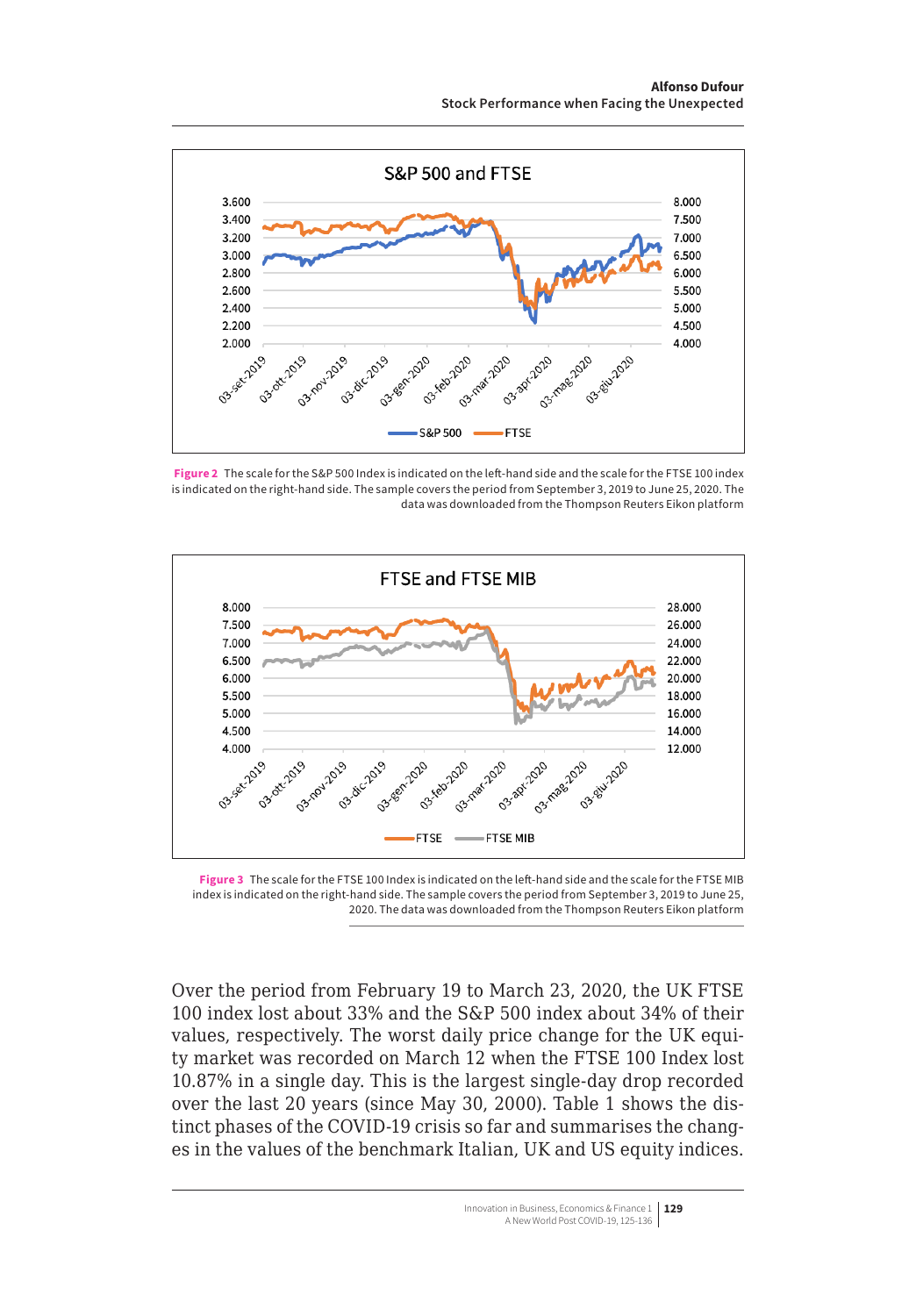| Country    | <b>Decline</b><br>phase | Index<br>change<br>(%) | <b>Recovery</b><br>phase | Index<br>change<br>(%) | COVID-19<br>crisis and<br>recovery<br>period | Index<br>change<br>(%) |
|------------|-------------------------|------------------------|--------------------------|------------------------|----------------------------------------------|------------------------|
| Italy      | Feb 19 -                | $-41.54$               | Mar 12 -                 | 30.02                  | Feb 19 -                                     | $-20.59$               |
|            | Mar 12, 2020            |                        | Jun 8, 2020              |                        | Jun 8, 2020                                  |                        |
| UK         | Feb 19 -                | $-33.03$               | Mar 23 -                 | 29.61                  | Feb 19 -                                     | $-13.20$               |
|            | Mar 23, 2020            |                        | Jun 8, 2020              |                        | Jun 8, 2020                                  |                        |
| <b>USA</b> | Feb 19 -                | $-33.92$               | Mar 23 -                 | 44.47                  | Feb 19 -                                     | $-4.54$                |
|            | Mar 23, 2020            |                        | Jun 8, 2020              |                        | Jun 8, 2020                                  |                        |

<span id="page-5-0"></span>

|  | <b>Table 1</b> Equity price changes during the COVID-19 crisis |
|--|----------------------------------------------------------------|
|--|----------------------------------------------------------------|

The equity indices used for Italy, UK and USA are FTSE MIB, FTSE 100 and S&P 500, respectively. Returns were computed using daily data which was downloaded from the Thompson Reuters Eikon platform.

### 5 Industry Groups

The performance of the various industry groups during the decline and recovery phases of the crisis is summarised in tables 2 and 3 below. The industry returns are value-weighted and thus they will be driven by the performance of the largest companies in each sector. In the UK, the transportation industry was the most affected (-63%). With the lockdown in place, aeroplanes were grounded, international travel stopped almost completely, and most people were housebound. More surprisingly, the media and entertainment industry (WPP, Pearson, etc.) was the second worst performing industry during the decline phase. With many businesses halted by health and safety restrictions, advertising budgets froze, and fairs and exhibitions were cancelled; this hit the UK media industry, which relies almost exclusively on ad revenue. However, in the US the increased demand for news and home entertainment helped online American media companies (Google, Facebook, Walt Disney, etc.) to recover more rapidly than other industries.

Industries providing core and essential services or those that were able to adapt quickly to flexible/distance working conditions suffered lower declines and recovered very quickly (for example, e-commerce, technology, software services). In the US, the retailing (Amazon, Ebay, Dollar General) and technology industries managed to weather the COVID-19 storm better than other industries posting double digit increases in aggregate industry values.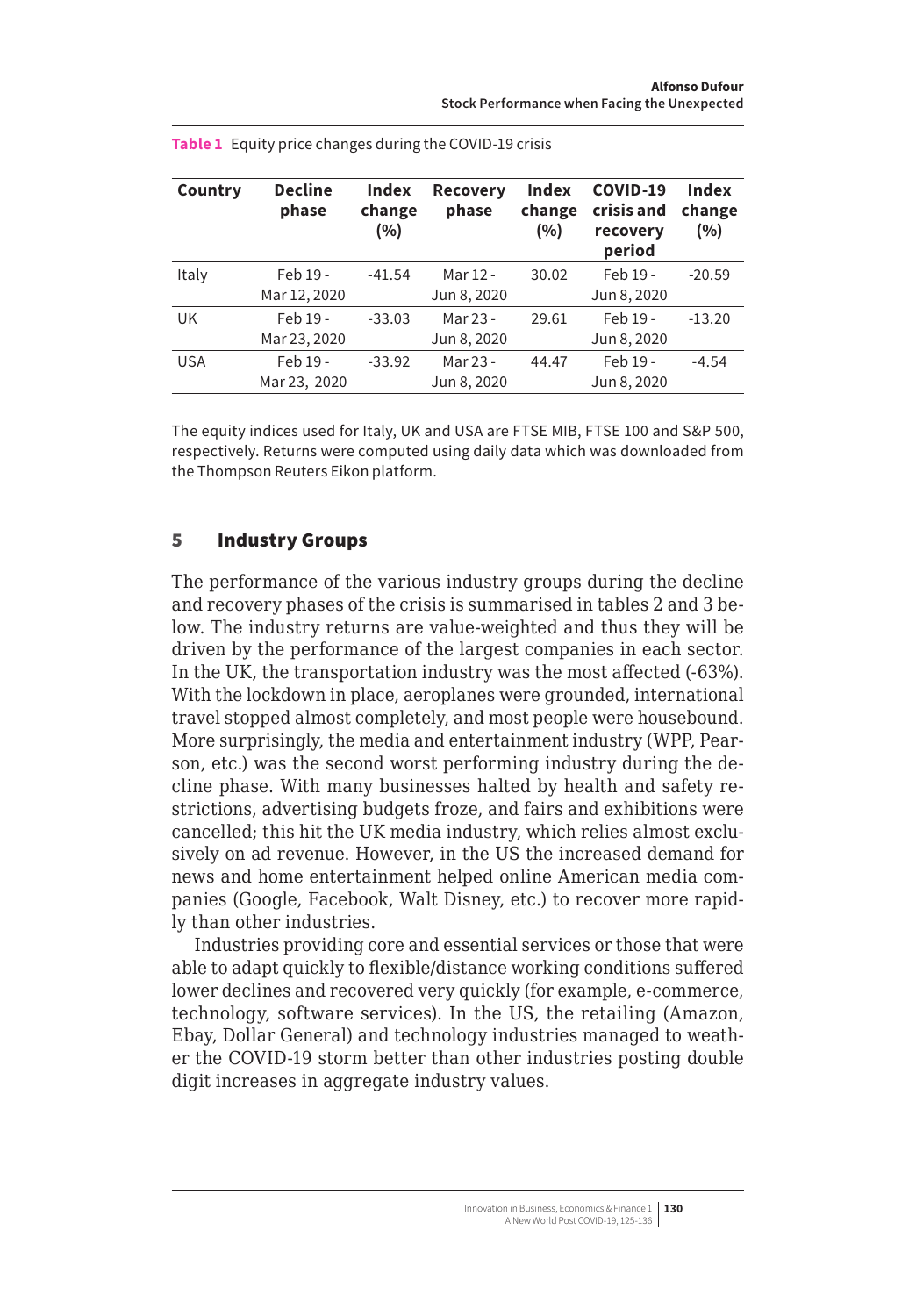| <b>Table 2</b> The performance of the FTSE 100 index components by industry groups |  |  |
|------------------------------------------------------------------------------------|--|--|
| over the COVID-19 crisis from December 2019 to June 2020                           |  |  |

|                                                       | <b>Decline</b>          |                 | <b>Recovery</b>          |                | <b>Overall</b>                         |                |
|-------------------------------------------------------|-------------------------|-----------------|--------------------------|----------------|----------------------------------------|----------------|
| FTSE 100 - Industry Groups                            | 1 Jan<br>-27 Mar 20 (%) | Rank            | 27 Mar<br>-26 Jun 20 (%) | Rank           | <b>27 Dec 19</b><br>$-26$ Jun 20 $(%)$ | Rank           |
| Banks (5)                                             | $-28.11%$               | 16              | $-16.74%$                | 22             | $-40.86%$                              | 20             |
| Capital Goods (9)                                     | $-24.95%$               | 14              | 9.81%                    | 9              | $-19.16%$                              | 12             |
| Commercial & Professional<br>Services (5)             | $-8.05%$                | 4               | 10.89%                   | 8              | 0.72%                                  | 5              |
| Consumer Durables & Apparel (5)                       | $-30.55%$               | 18              | 9.11%                    | 10             | $-24.02%$                              | 17             |
| Consumer Services (5)                                 | $-30.87%$               | 19              | 5.08%                    | 15             | $-28.00\%$                             | 18             |
| Diversified Financials (8)                            | $-20.28%$               | 10              | 11.65%                   | 7              | $-11.47%$                              | 10             |
| Energy (3)                                            | $-35.76%$               | 20 <sub>1</sub> | $-7.16%$                 | 21             | $-41.59%$                              | 21             |
| Food & Staples Retailing (3)                          | $-8.83%$                | 5               | $-1.60%$                 | 19             | $-10.23%$                              | 9              |
| Food, Beverage & Tobacco (5)                          | $-18.77%$               | 7               | 6.59%                    | 13             | $-14.05%$                              | 11             |
| Health Care Equipment &<br>Services (1)               | $-23.47%$               | 12              | 6.13%                    | 14             | $-20.82%$                              | 13             |
| Household & Personal Products (2)                     | $-6.15%$                | $\overline{2}$  | 13.56%                   | 6              | 5.63%                                  | $\overline{2}$ |
| Insurance (6)                                         | $-24.54%$               | 13              | 3.07%                    | 16             | $-22.50%$                              | 15             |
| Materials (14)                                        | $-25.54%$               | 15              | 23.04%                   | $\overline{2}$ | $-8.78%$                               | 8              |
| Media & Entertainment (6)                             | $-38.76%$               | 21              | 6.75%                    | 12             | $-35.42%$                              | 19             |
| Pharmaceuticals, Biotechnology<br>& Life Sciences (3) | $-12.26%$               | 6               | 16.83%                   | 4              | 0.74%                                  | 4              |
| Real Estate (3)                                       | $-28.81%$               | 17              | 7.35%                    | 11             | $-22.27%$                              | 14             |
| Retailing (5)                                         | $-19.49%$               | 8               | 31.95%                   | $\mathbf{1}$   | 7.00%                                  | $\mathbf{1}$   |
| Software & Services (3)                               | $-19.53%$               | 9               | 17.07%                   | 3              | $-7.06%$                               | $\overline{7}$ |
| <b>Technology Hardware</b><br>& Equipment (1)         | $-6.76%$                | 3               | 14.65%                   | 5              | 5.50%                                  | 3              |
| Telecommunication Services (2)                        | $-21.00\%$              | 11              | $-0.92%$                 | 18             | $-23.47%$                              | 16             |
| Transportation (1)                                    | $-62.96%$               | 22              | $-1.90%$                 | 20             | $-63.72%$                              | 22             |
| Utilities (5)                                         | $-1.92%$                | $\mathbf{1}$    | 2.46%                    | 17             | $-0.78%$                               | 6              |

The table presents cumulative returns for the various industry groups. These are percentage changes in the aggregate value (market capitalisation) of each industry group. The lowest rank is given to the best performing industry group during each phase. The best 5 performing industries are coloured in green and the worst 5 in red. The data was downloaded from the Thompson Reuters Eikon platform.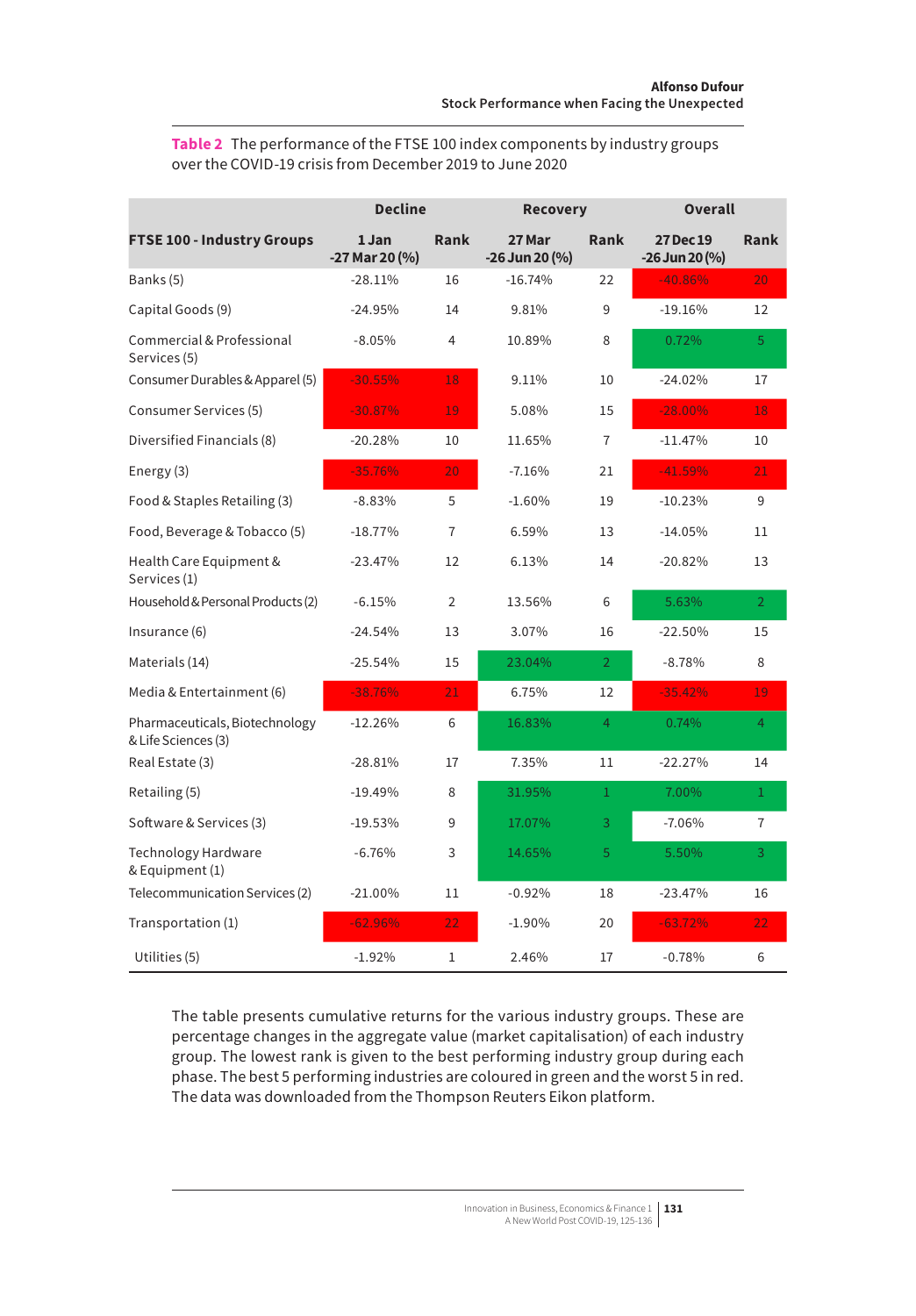**Table 4** The performance of the S&P 500 index components by industry groups over the COVID-19 crisis from December 2019 to June 2020

|                                                        | <b>Decline</b>             |                | <b>Recovery</b>            |                | <b>Overall</b>                |                |
|--------------------------------------------------------|----------------------------|----------------|----------------------------|----------------|-------------------------------|----------------|
| <b>S&amp;P 500 - Industry Groups</b>                   | 1 Jan 20<br>-27 Mar 20 (%) | Rank           | 27 Mar<br>$-26$ Jun 20 (%) | Rank           | 27 Dec 19<br>$-26$ Jun 20 (%) | Rank           |
| Automobiles & Components (4)                           | $-40.92%$                  | 23             | 19.74%                     | 8              | $-29.66%$                     | 22             |
| Banks (18)                                             | $-36.59%$                  | 22             | 4.43%                      | 23             | $-34.05%$                     | 23             |
| Capital Goods (48)                                     | $-25.28%$                  | 18             | 8.63%                      | 18             | $-19.33%$                     | 20             |
| Commercial & Professional<br>Services (10)             | $-16.69%$                  | 12             | 16.55%                     | 10             | $-2.54%$                      | $\overline{7}$ |
| Consumer Durables & Apparel<br>(18)                    | $-27.58%$                  | 19             | 17.97%                     | 9              | $-14.38%$                     | 17             |
| Consumer Services (15)                                 | $-31.48%$                  | 21             | 8.29%                      | 19             | $-26.14%$                     | 21             |
| Diversified Financials (26)                            | $-21.56%$                  | 15             | 10.47%                     | 15             | $-13.64%$                     | 16             |
| Energy (26)                                            | $-48.69%$                  | 24             | 22.92%                     | 5              | $-37.03\%$                    | 24             |
| Food & Staples Retailing (5)                           | $-9.27%$                   | 3              | 6.07%                      | 21             | $-4.19%$                      | 9              |
| Food, Beverage & Tobacco (21)                          | $-17.37%$                  | 13             | 7.96%                      | 20             | $-10.68%$                     | 14             |
| Health Care Equipment &<br>Services (38)               | $-16.68%$                  | 11             | 13.76%                     | 12             | $-5.39%$                      | 10             |
| Household & Personal Products (7)                      | $-12.57%$                  | 6              | 10.81%                     | 14             | $-3.19%$                      | 8              |
| Insurance (22)                                         | $-28.04%$                  | 20             | 12.01%                     | 13             | $-19.09%$                     | 19             |
| Materials (28)                                         | $-25.13%$                  | 17             | 20.32%                     | 7              | $-9.83%$                      | 12             |
| Media & Entertainment (22)                             | $-15.69%$                  | 10             | 24.63%                     | 3              | 3.64%                         | 5              |
| Pharmaceuticals, Biotechnology<br>& Life Sciences (24) | $-12.36%$                  | 5              | 14.57%                     | 11             | 0.04%                         | 6              |
| Real Estate (31)                                       | $-19.15%$                  | 14             | 9.89%                      | 17             | $-10.38%$                     | 13             |
| Retailing (24)                                         | $-7.63%$                   | $\overline{2}$ | 34.48%                     | $\mathbf{1}$   | 23.31%                        | $\mathbf{1}$   |
| Semiconductors &<br>Semiconductor Equipment (16)       | $-12.03%$                  | 4              | 22.04%                     | 6              | 6.62%                         | 4              |
| Software & Services (35)                               | $-7.08%$                   | 1              | 23.14%                     | 4              | 13.73%                        | 3              |
| Technology Hardware &<br>Equipment (20)                | $-14.27%$                  | 9              | 32.43%                     | $\overline{2}$ | 14.56%                        | $\overline{2}$ |
| Telecommunication Services (4)                         | $-13.90\%$                 | 7              | 5.28%                      | 22             | $-9.18%$                      | 11             |
| Transportation (15)                                    | $-23.11%$                  | 16             | 10.26%                     | 16             | $-15.92%$                     | 18             |
| Utilities (28)                                         | $-14.25%$                  | 8              | 0.64%                      | 24             | $-13.07%$                     | 15             |

The table presents cumulative returns for the various industry groups. These are percentage changes in the aggregate value (market capitalisation) of each industry group. The lowest rank is given to the best performing industry group during each phase. The best 5 performing industries are coloured in green and the worst 5 in red. The data was downloaded from the Thompson Reuters Eikon platform.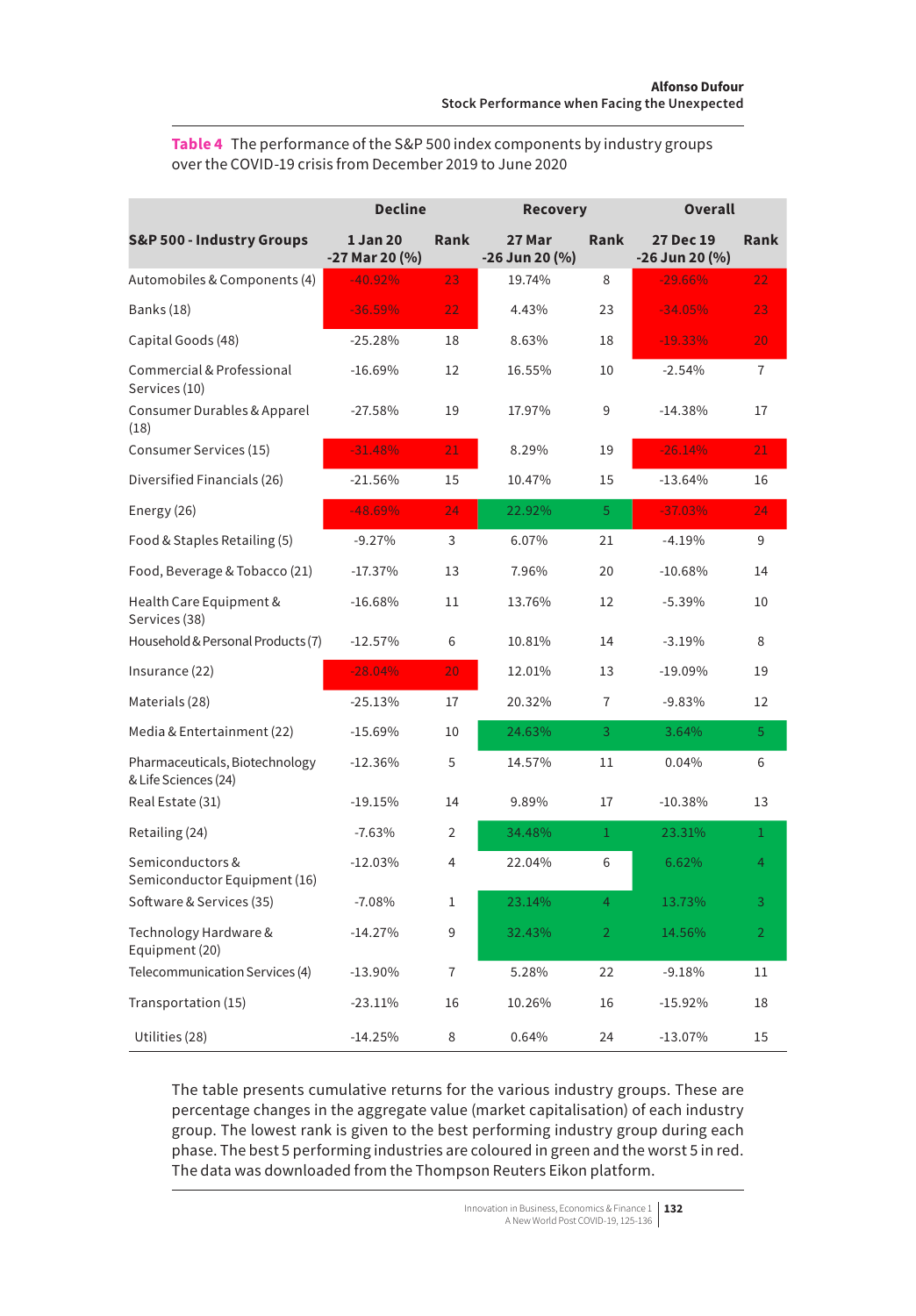<span id="page-8-0"></span>The share prices of US and European banks have been falling significantly since the beginning of the COVID-19 crisis as investors have been fearing that the disruption to business caused by the lockdown may increase default rates on bank loans, while continuing monetary stimulus may keep interest rates low, thus hurting banks' margins and profitability. In addition, regulators have urged banks to freeze dividend payments to shareholders and strengthen their core capital so that they would be able to absorb larger than expected losses in their loan portfolios.

Another industry hit hard by the pandemic has been the energy industry. The travel restrictions and the lockdown created a sharp fall in the demand for oil. Such a deep and sudden negative demand shock combined with a relatively sticky supply created the perfect storm with devastating effects on oil prices. The negative pressure on oil prices was amplified by the delays in finding an agreement among oil-producing countries on the appropriate, joint response to dwindling energy demand. Thus, the excess oil supply led to increases in oil inventories and a sharp fall in oil prices. All available storage was full and sellers had to pay buyers to take oil off their hands. Oil was cheap but the cost of storage had surged. On Monday April 20, 2020, the light crude oil contract trading on the New York Mercantile exchange reached a minimum of about *negative* \$40 per barrel. This created a problem. Traditionally, financial models assume that asset prices do not go below the zero level. Thus, how do we price an asset with negative prices? Financial markets had to scramble and implement ad-hoc models to allow commodity prices to reach negative values.<sup>6</sup>

# 6 The Prediction of Financial Models (CAPM Beta)

Usually, our financial models would suggest taking refuge in defensive stocks during downturns and then shifting to more aggressive stocks during the rebound. Stocks would be classified using the beta coefficient of the Capital Asset Pricing Model (CAPM) which indicates how correlated and sensitive a particular stock is to movements in the whole financial market. Low beta stocks (with beta less than 1) are often called defensive stocks. They have more stable performance and relatively lower volatility. Whereas, high beta stocks (with beta greater than 1) are called aggressive stocks. These are riskier but can potentially deliver higher returns. How did so-called

<sup>6</sup> See the note released by the CME on April 8, 2020 at [https://www.cmegroup.com/](https://www.cmegroup.com/content/dam/cmegroup/notices/clearing/2020/04/Chadv20-152.pdf) [content/dam/cmegroup/notices/clearing/2020/04/Chadv20-152.pdf](https://www.cmegroup.com/content/dam/cmegroup/notices/clearing/2020/04/Chadv20-152.pdf). Eventually, on 22 April 2020, CME Clearing adopted the Bachelier Option Pricing Model ([https://](https://www.cmegroup.com/notices/clearing/2020/04/Chadv20-171.html) [www.cmegroup.com/notices/clearing/2020/04/Chadv20-171.html](https://www.cmegroup.com/notices/clearing/2020/04/Chadv20-171.html)).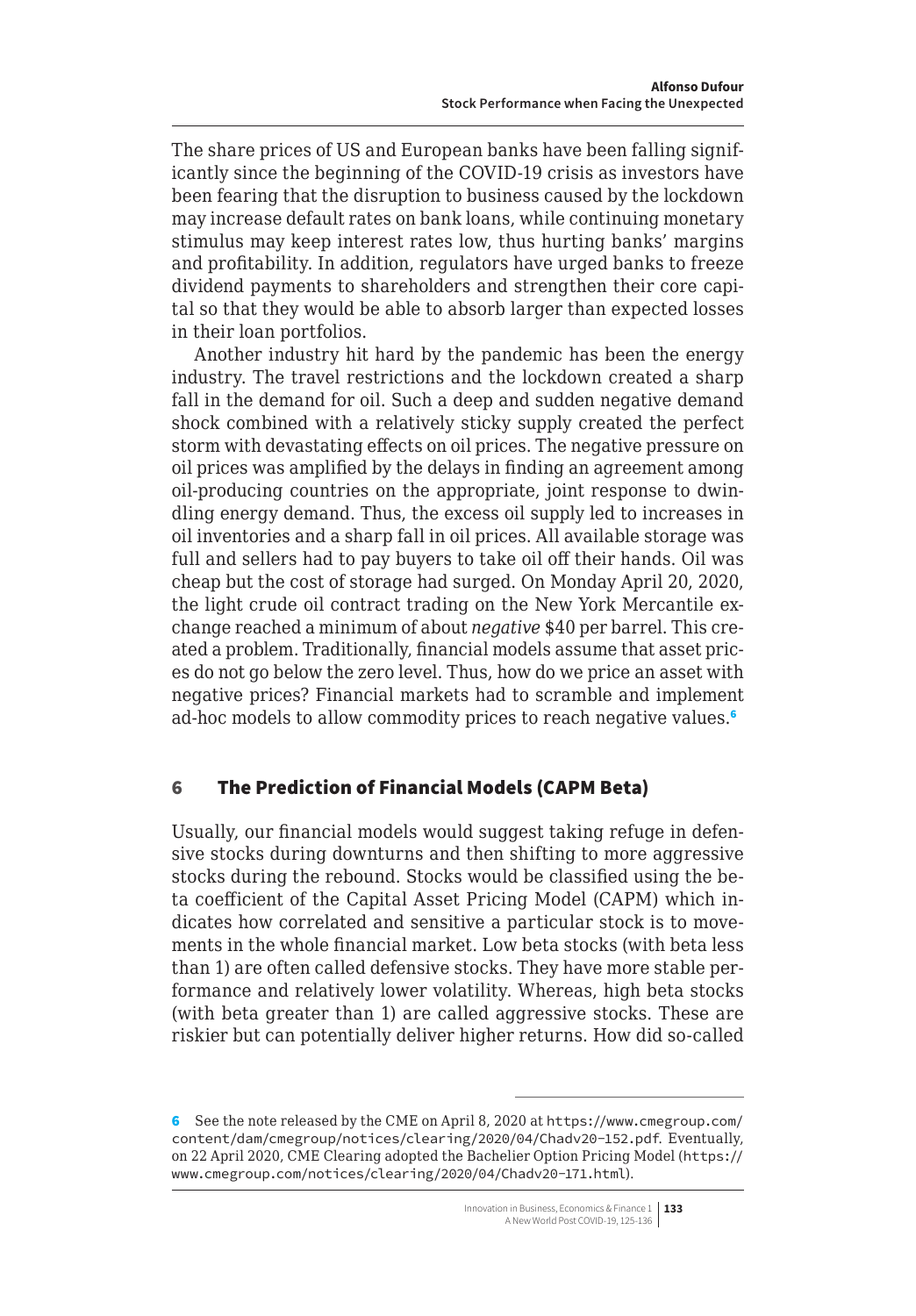defensive stocks perform during the declining phase of the pandemic? Did the market behave as expected supporting financial theories or instead provided further evidence of the limitations of existing financial models and thus calling for new theories to be developed?

I used industry CAPM beta coefficients computed by Aswath Damodaran in January 2020 for US stocks and related them to cumulative stock returns during the two main phases of the COVID-19 pandemic.<sup>7</sup> Figure 4 shows scatter plots relating cumulative returns for the stocks included in the S&P 500 index with their industry beta during the decline and recovery phases of the COVID-19 pandemic **[fig. 4]**. The scatter plots also show the trend line which summarises the relationships between cumulative returns and CAPM betas.

The CAPM model worked very well during the recovery phase when high beta stocks clearly bounced back more rapidly than low beta stocks posting high cumulative returns. This evidence seems consistent with the more rigorous work conducted by Savor and Wilson (2014) which shows how on days with macroeconomic announcements there is a strong positive relation between average returns and stock betas as predicted by the CAPM model. On other days though, the same relationship does not hold. Hence, our financial models seem to work well during the recovery phase of the crisis as well as on announcement days because, as Savor and Wilson (2014) note, in these days there is "a clear link between macroeconomic risk and asset returns". When traders are driven by panic and fear instead, our traditional models based on long-term expectations and rational behaviour break down. The return-risk relationship observed during the decline phase is almost flat. Thus, the intuition of investing in defensive stocks might have just marginally limited investment losses. This preliminary evidence seems to support Lopez de Prado (2019)'s call for the development of more flexible models which are optimal under different regimes and market conditions.

<sup>7</sup> The CAPM beta data is available at [http://people.stern.nyu.edu/adamodar/New\\_](http://people.stern.nyu.edu/adamodar/New_Home_Page/datacurrent.html) [Home\\_Page/datacurrent.html](http://people.stern.nyu.edu/adamodar/New_Home_Page/datacurrent.html). The cumulative returns were computed using data downloaded from the Thompson Reuters Eikon platform.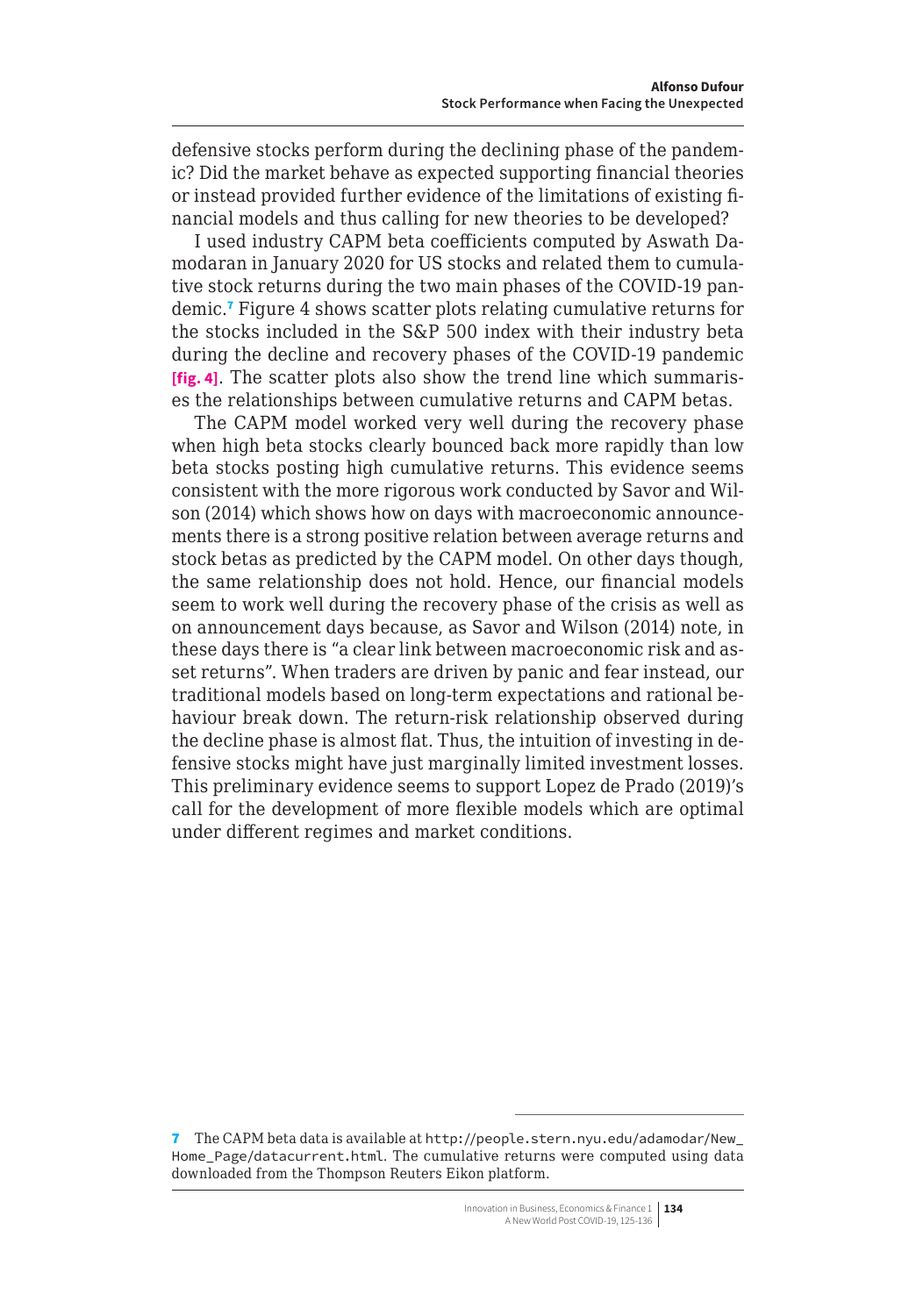





**Figure 4** Cumulative stock returns (%) versus CAPM industry beta coefficients for the S&P 500 Index stock components. A dotted trend line is shown. Cumulative returns were computed using stock data downloaded from the Thompson Reuters Eikon platform. The CAPM industry beta coefficients were estimated by Aswath Damodaran for January 2020